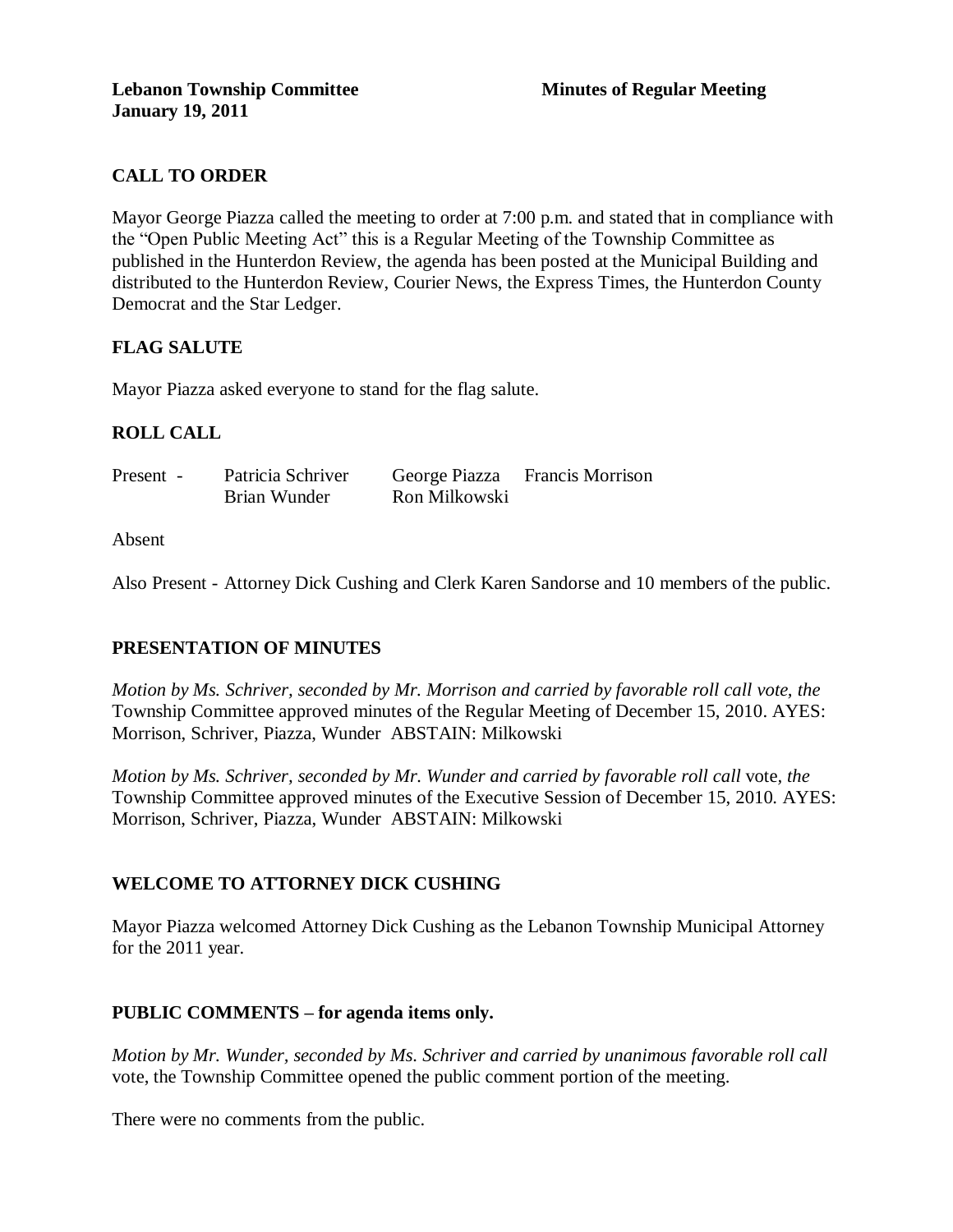LTCM 01/19/2011 Page 2 of 13

*Motion by Ms. Schriver, seconded by Mr. Wunder and carried by unanimous favorable roll call*  vote, the Township Committee closed the public comment portion of the meeting.

## **ORDINANCES**

#### **Public Hearing**

#### **Ordinance No. 2011- 01 - CAP BANK**

*Motion by Ms. Schriver, seconded by Mr. Morrison and carried by unanimous favorable roll call* vote*,* the public hearing for Ordnance No. 2011-01 was opened.

*Hearing no comments from the public, the public hearing was closed on a motion by Ms.*  Schriver, seconded by Mr. Morrison and carried by unanimous favorable roll call vote.

*Motion by Ms. Schriver, seconded by Mr. Wunder and carried by unanimous favorable roll call*  vote, the Township Committee adopted Ordinance No. 2011-01 as written below.

# STATE OF NEW JERSEY COUNTY OF HUNTERDON TOWNSHIP OF LEBANON ORDINANCE NO. 2011-01 CALENDAR YEAR 2011 MODEL ORDINANCE TO EXCEED THE MUNICIPAL BUDGET APPROPRIATION LIMITS AND TO ESTABLISH A CAP BANK (N.J.S.A. 40A: 4-45.14)

WHEREAS, the Local Government Cap Law, N.J.S.A. 40A: 4-45.1 et seq., provides that in the preparation of its annual budget, a municipality shall limit any increase in said budget up to 2.0% unless authorized by ordinance to increase it to 3.5% over the previous year's final appropriations, subject to certain exceptions; and,

WHEREAS, N.J.S.A. 40A: 4-45.15a provides that a municipality may, when authorized by ordinance, appropriate the difference between the amount of its actual final appropriation and the 3.5% percentage rate as an exception to its final appropriations in either of the next two succeeding years; and,

WHEREAS, the Township Committee of the Township of Lebanon in the County of Hunterdon finds it advisable and necessary to increase its CY 2011 budget by up to 3.5% over the previous year's final appropriations, in the interest of promoting the health, safety and welfare of the citizens; and,

WHEREAS, the Township Committee hereby determines that a 1.5 % increase in the budget for said year, amounting to \$56,916.99 in excess of the increase in final appropriations otherwise permitted by the Local Government Cap Law, is advisable and necessary; and,

WHEREAS, the Township Committee hereby determines that any amount authorized hereinabove that is not appropriated as part of the final budget shall be retained as an exception to final appropriation in either of the next two succeeding years.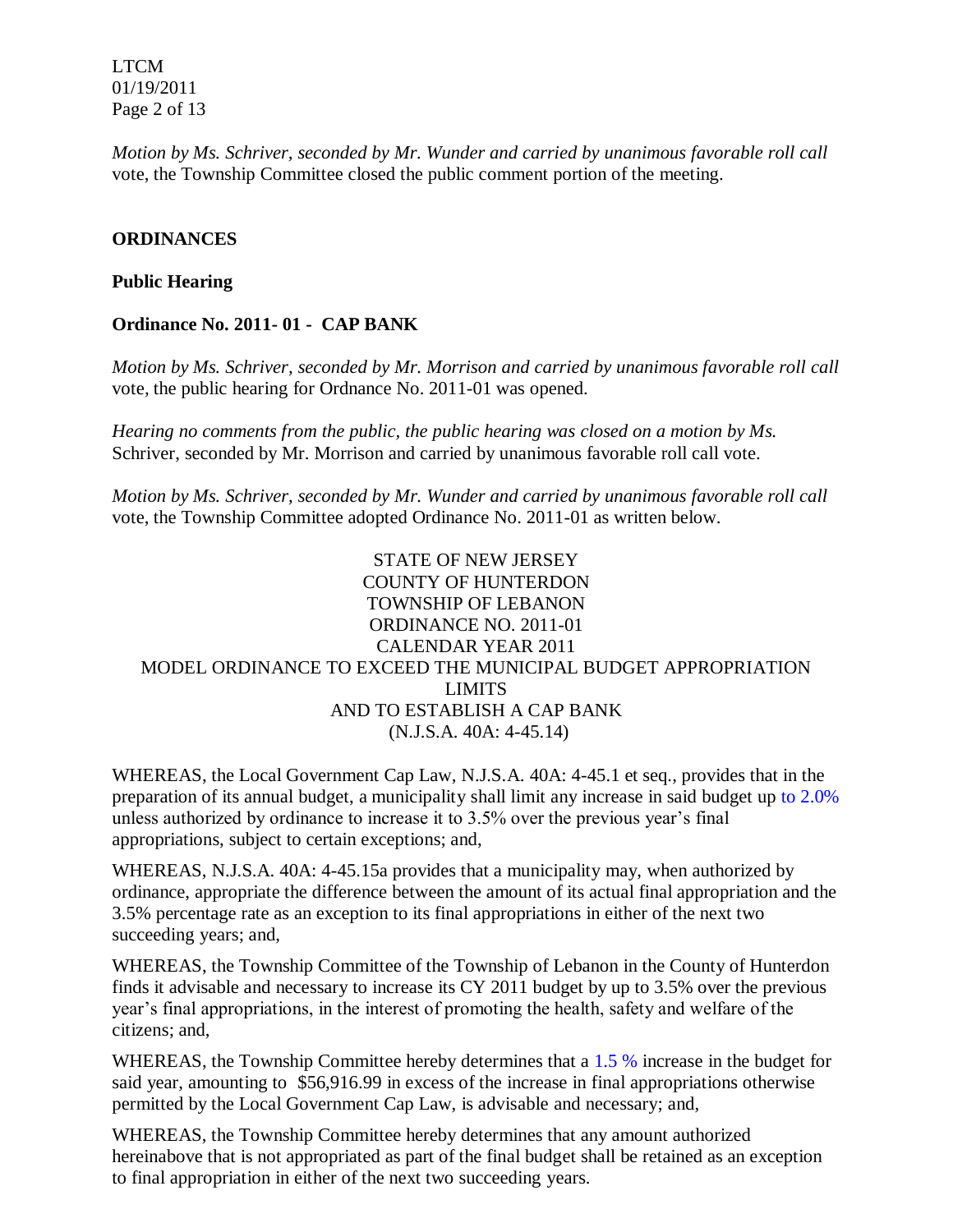LTCM 01/19/2011 Page 3 of 13

NOW THEREFORE BE IT ORDAINED, by the Township Committee of the Township of Lebanon, in the County of Hunterdon, a majority of the full authorized membership of this governing body affirmatively concurring, that, in the CY 2011 budget year, the final appropriations of the Township of Lebanon shall, in accordance with this ordinance and N.J.S.A. 40A: 4-45.14, be increased by 3.5 %, amounting to \$ 132,806.31, and that the CY 2011 municipal budget for the Township of Lebanon be approved and adopted in accordance with this ordinance; and,

BE IT FURTHER ORDAINED, that any that any amount authorized hereinabove that is not appropriated as part of the final budget shall be retained as an exception to final appropriation in either of the next two succeeding years; and,

BE IT FURTHER ORDAINED, that a certified copy of this ordinance as introduced be filed with the Director of the Division of Local Government Services within 5 days of introduction; and,

BE IT FURTHER ORDAINED, that a certified copy of this ordinance upon adoption, with the recorded vote included thereon, be filed with said Director within 5 days after such adoption.

# **Public Hearing**

# **Ordinance No. 2011- 02 - BOND**

*Motion by Ms. Schriver, seconded by Mr. Wunder and carried by favorable roll call vote, the* public hearing for Ordinance No. 2011-02 was opened. AYES: Morrison, Schriver, Piazza, Wunder ABSTAIN: Milkowski

Mr. Anthony Casale asked the Committee if they are now compelled to use this money to purchase an ambulance once they adopt Ordinance No. 2011-02. Mayor Piazza stated that it is his opinion that the Township is going to purchase a new ambulance. Mr. Wunder stated that the Township Committee is leaving it to the discretion of the Fire Company. If they feel that the Township is in need of one, the Committee will move forward with it.

Mayor Piazza stated that the Committee was informed that the Judge made her decision and she is allowing the Township to use the 2005 ambulance. Ownership has not been determined but we are able to use it.

Ms. Schriver stated that last year the Squad asked for two new ambulances at budget time which indicates the condition of the current ambulances. Three of the ambulances are not truly road worthy and the Township does need more than one.

*Motion by Ms. Schriver, seconded by Mr. Wunder and carried by favorable roll call vote, the*  public hearing for Ordinance No. 2011-02 was closed. AYES: Morrison, Schriver, Piazza, Wunder ABSTAIN: Milkowski

*Motion by Ms. Schriver, seconded by Mr. Wunder and carried by favorable roll call vote, the* Township Committee adopted Ordinance No. 2011-02 as written below. AYES: Morrison, Schriver, Piazza, Wunder ABSTAIN: Milkowski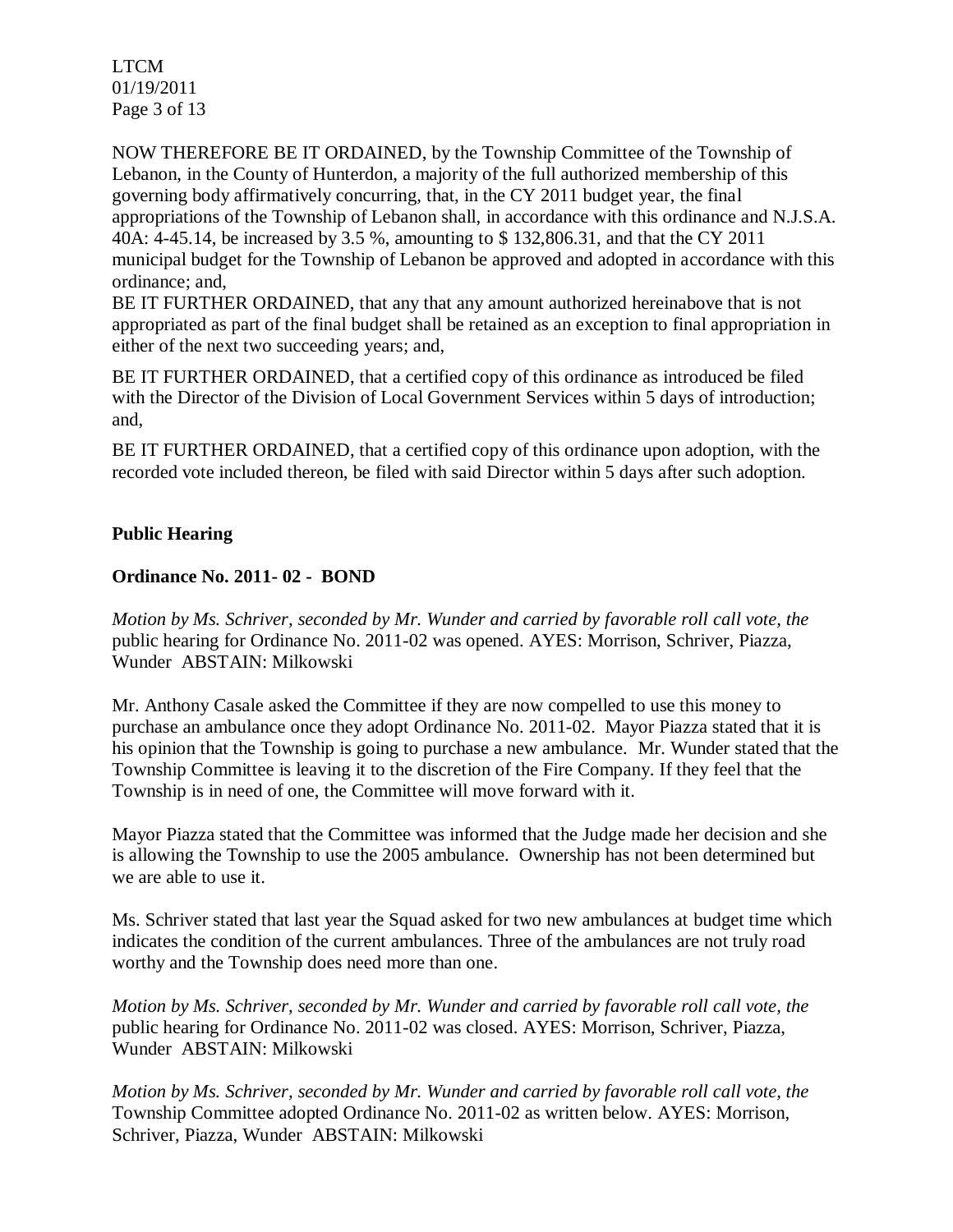#### TOWNSHIP OF LEBANON COUNTY OF HUNTERDON STATE OF NEW JERSEY ORDINANCE NO. 2011-02

BOND ORDINANCE TO AUTHORIZE THE ACQUISITION OF A NEW AMBULANCE IN, BY AND FOR THE TOWNSHIP OF LEBANON, IN THE COUNTY OF HUNTERDON, STATE OF NEW JERSEY, TO APPROPRIATE THE SUM OF \$175,000 TO PAY THE COST THEREOF, TO MAKE A DOWN PAYMENT, TO AUTHORIZE THE ISSUANCE OF BONDS TO FINANCE SUCH APPROPRIATION AND TO PROVIDE FOR THE ISSUANCE OF BOND ANTICIPATION NOTES IN ANTICIPATION OF THE ISSUANCE OF SUCH BONDS.

BE IT ORDAINED by the Township Committee of the Township of Lebanon, in the County of Hunterdon, State of New Jersey, as follows:

Section 1. The Township of Lebanon, in the County of Hunterdon, State of New Jersey (the "Township") is hereby authorized to acquire a new automotive vehicle, including original apparatus and equipment, consisting of an ambulance for the use of the Fire and Rescue Squad in, by and for the Township. Said improvement shall include all work, materials and appurtenances necessary and suitable therefor.

Section 2. The sum of \$175,000 is hereby appropriated to the payment of the cost of making the improvement described in Section 1 hereof (hereinafter referred to as "purpose"). Said appropriation shall be met from the proceeds of the sale of the bonds authorized and the down payment appropriated by this ordinance. Said improvement shall be made as a general improvement and no part of the cost thereof shall be assessed against property specially benefitted.

Section 3. It is hereby determined and stated that (1) said purpose is not a current expense of said Township, and (2) it is necessary to finance said purpose by the issuance of obligations of said Township pursuant to the Local Bond Law (Chapter 2 of Title 40A of the New Jersey Statutes Annotated, as amended; the "Local Bond Law"), and (3) the total estimated cost of said purpose is \$175,000, and (4) \$10,200 of said sum is to be provided by the down payment hereinafter appropriated to finance said purpose, and (5) the estimated maximum amount of bonds or notes necessary to be issued for said purpose is \$164,800, and (6) the cost of such purpose, as hereinbefore stated, does not include any amount to finance the cost of such purpose, including architect's fees, accounting, engineering and inspection costs, legal expenses and other expenses, including interest on such obligations to the extent permitted by Section 20 of the Local Bond Law.

Section 4. It is hereby determined and stated that moneys exceeding \$10,200, appropriated for down payments on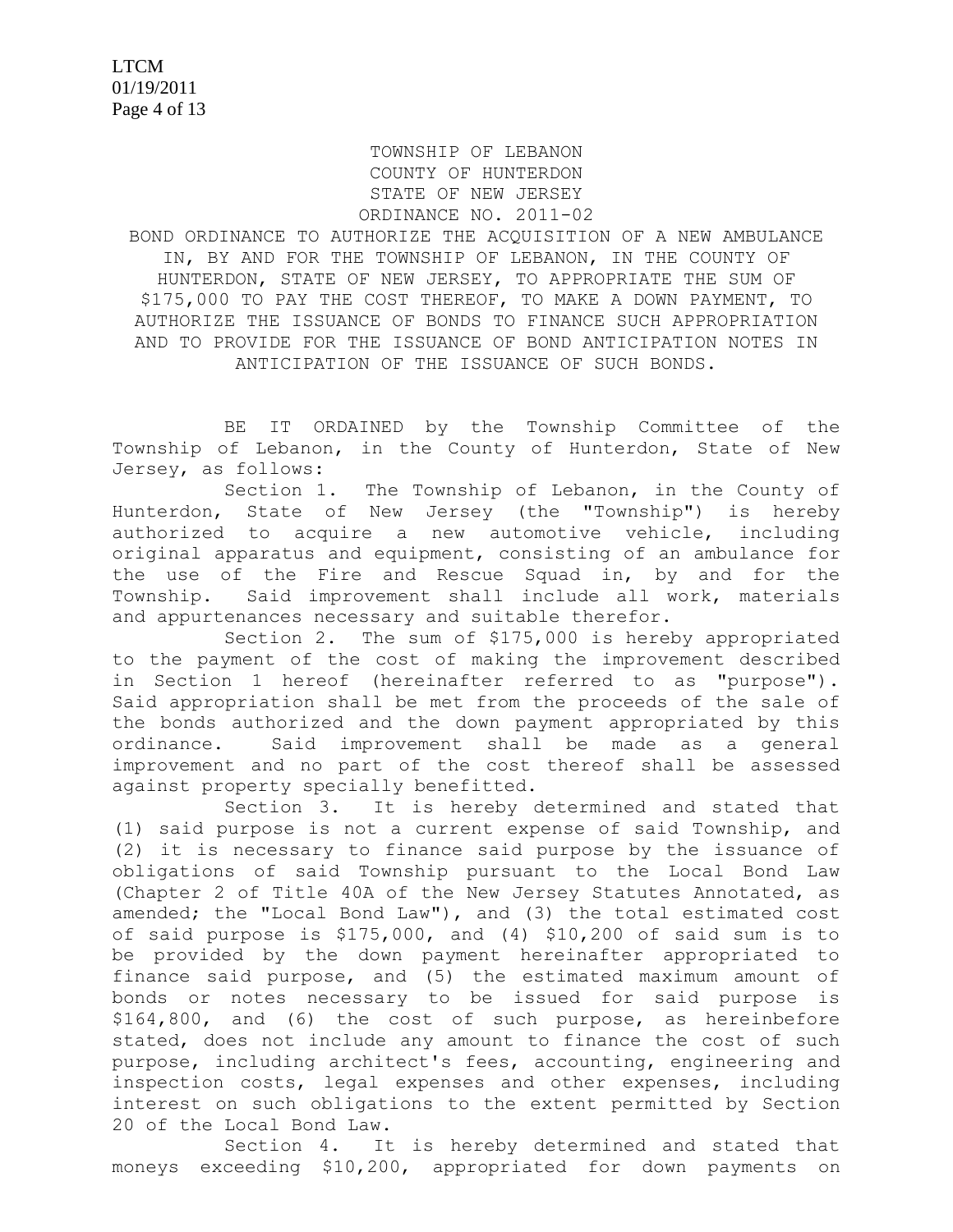LTCM

01/19/2011

Page 5 of 13

capital improvements or for the capital improvement fund in budgets heretofore adopted for said Township, are now available to finance said purpose. The sum of \$10,200 is hereby appropriated from such moneys to the payment of the cost of said purpose.

Section 5. To finance said purpose, bonds of said Township of an aggregate principal amount not exceeding \$164,800 are hereby authorized to be issued pursuant to the Local Bond Law. Said bonds shall bear interest at a rate per annum as may be hereafter determined within the limitations prescribed by law. All matters with respect to said bonds not determined by this ordinance shall be determined by resolutions to be hereafter adopted.

Section 6. To finance said purpose, bond anticipation notes of said Township of an aggregate principal amount not exceeding \$164,800 are hereby authorized to be issued pursuant to the Local Bond Law in anticipation of the issuance of said bonds. In the event that bonds are issued pursuant to this ordinance, the aggregate amount of notes hereby authorized to be issued shall be reduced by an amount equal to the principal amount of the bonds so issued. If the aggregate amount of outstanding bonds and notes issued pursuant to this ordinance shall at any time exceed the sum first mentioned in this section, the moneys raised by the issuance of said bonds shall, to not less than the amount of such excess, be applied to the payment of such notes then outstanding.

Section 7. Each bond anticipation note issued pursuant to this ordinance shall be dated on or about the date of its issuance and shall be payable not more than one year from its date, shall bear interest at a rate per annum as may be hereafter determined within the limitations prescribed by law and may be renewed from time to time pursuant to and within limitations prescribed by the Local Bond Law. Each of said bond anticipation notes shall be signed by the Mayor and by a financial officer and shall be under the seal of said Township and attested by the Township Clerk or Deputy Township Clerk. Said officers are hereby authorized to execute said notes in such form as they may adopt in conformity with law. The power to determine any matters with respect to said notes not determined by this ordinance and also the power to sell said notes, is hereby delegated to the Chief Financial Officer who is hereby authorized to sell said notes either at one time or from time to time in the manner provided by law.

Section 8. It is hereby determined and declared that the period of usefulness of said purpose, according to its reasonable life, is a period of five years computed from the date of said bonds.

Section 9. It is hereby determined and stated that the Supplemental Debt Statement required by the Local Bond Law has been duly made and filed in the office of the Township Clerk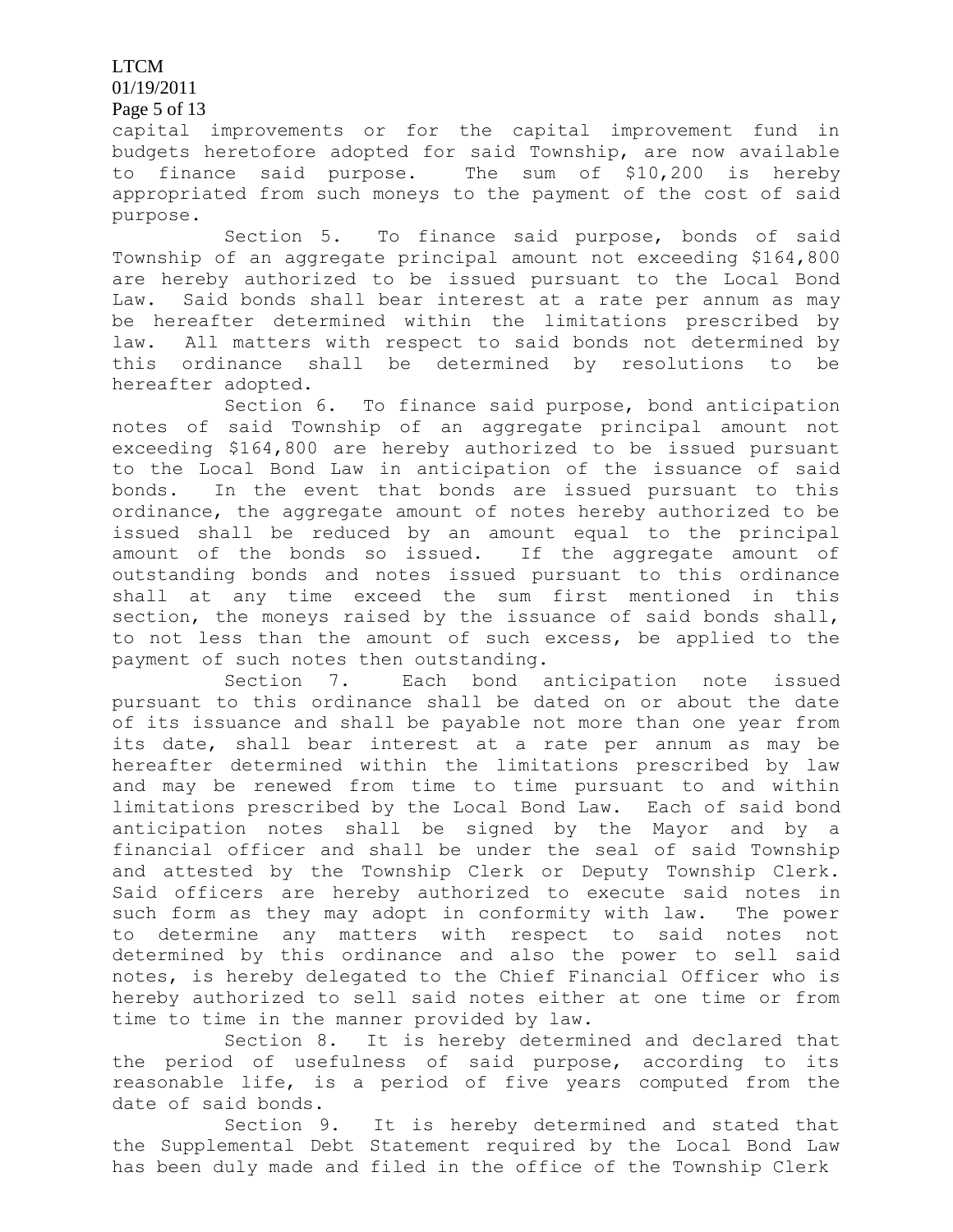LTCM 01/19/2011 Page 6 of 13

of said Township, and that such statement so filed shows that the gross debt of said Township, as defined in Section 43 of the Local Bond Law, is increased by this ordinance by \$164,800 and that the issuance of the bonds and notes authorized by this ordinance will be within all debt limitations prescribed by said Local Bond Law.

Section 10. Any private contributions, any funds received from the County of Hunterdon, the State of New Jersey or any of their agencies or any funds received from the United States of America or any of its agencies in aid of such purpose, shall be applied to the payment of the cost of such purpose, or, if bond anticipation notes have been issued, to the payment of the bond anticipation notes, and the amount of bonds authorized for such purpose shall be reduced accordingly.

Section 11. The capital budget is hereby amended to conform with the provisions of this ordinance to the extent of any inconsistency therewith and the resolutions promulgated by the Local Finance Board showing full detail of the amended capital budget and capital program as approved by the Director, Division of Local Government Services, is on file with the Township Clerk and is available for public inspection.

Section 12. The Township intends to issue the bonds or notes to finance the cost of the improvement described in Section 1 of this bond ordinance. If the Township incurs such costs prior to the issuance of the bonds or notes, the Township expects to reimburse itself for such expenditures with the proceeds of such bonds or notes in the maximum principal amount of bonds or notes authorized by this bond ordinance.

Section 13. The full faith and credit of the Township are hereby pledged to the punctual payment of the principal of and the interest on the obligations authorized by this ordinance. Said obligations shall be direct, unlimited and general obligations of the Township, and the Township shall levy ad valorem taxes upon all the taxable real property within the Township for the payment of the principal of and interest on such bonds and notes, without limitation as to rate or amount.

Section 14. This ordinance shall take effect twenty days after the first publication thereof after final passage.

#### **Introduction**

*Motion by Ms. Schriver, seconded by Mr. Wunder, and carried by unanimous favorable roll call*  vote, the Township Committee approved Ordinance No. 2011-03 on first reading. (As entitled below).

> TOWNSHIP OF LEBANON COUNTY OF HUNTERDON STATE OF NEW JERSEY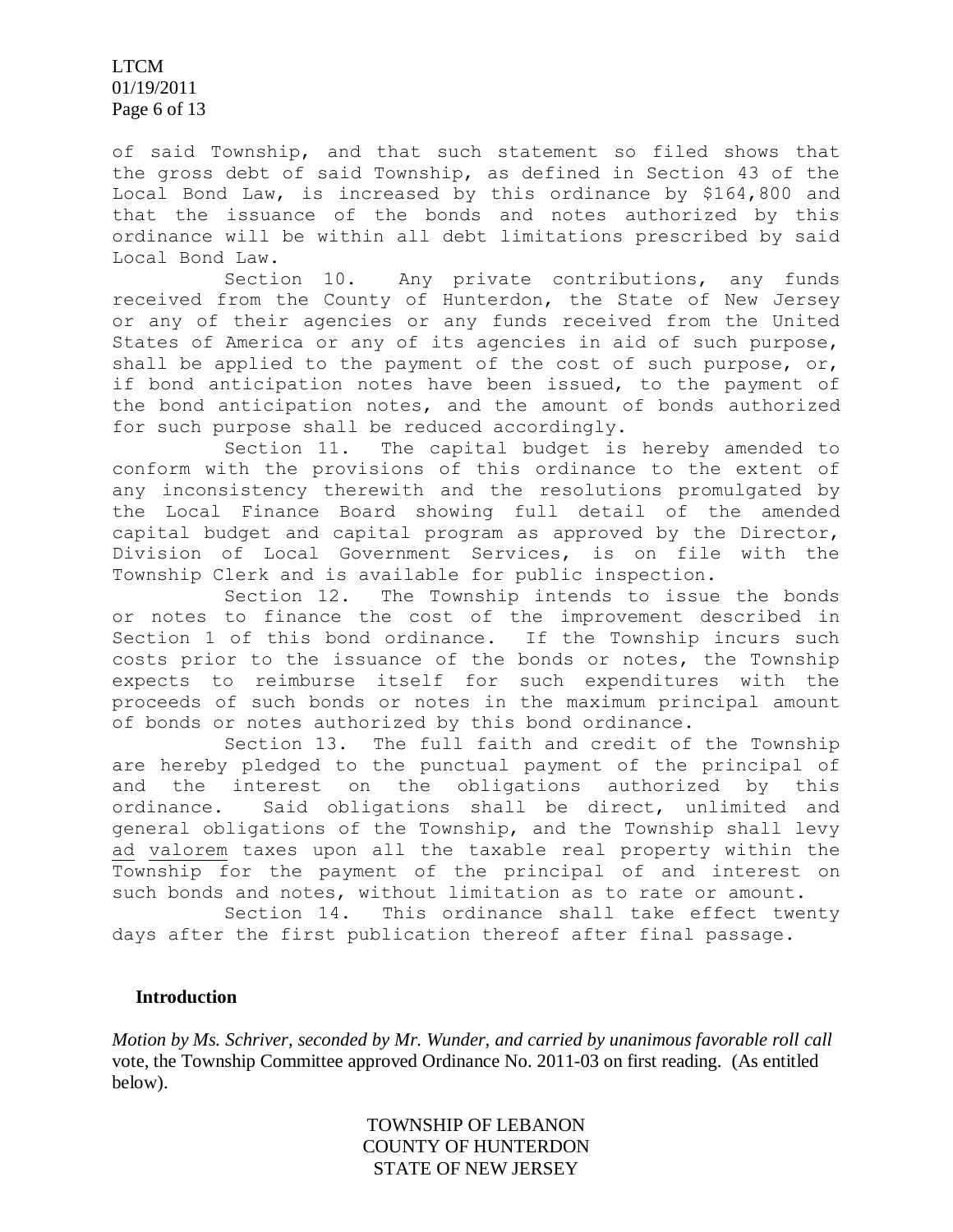# ORDINANCE NO. 2011-03 AN ORDINANCE TO AMEND CHAPTER 199 OF THE CODE OF THE TOWNSHIP OF LEBANON FOR THE PURPOSE OF REVISING THE MAXIMUM EXPENDITURE FOR REHABILITATED UNITS, IN COMPLIANCE WITH AND CONSISTENT WITH THE HOUSING PLAN ELEMENT OF THE MASTER PLAN.

Public Hearing to be held on February 2, 2011

# **PROCLAMATION – Read Across America**

*Motion by Ms. Schriver, seconded by Mr. Morrison and carried by unanimous favorable roll call*  vote, the Township Committee proclaimed March 2, 2011 as NEA's Read Across America Day as written below.

# PROCLAMATION

WHEREAS, the citizens of Lebanon Township stand firmly committed to promoting reading as the catalyst for our students' future academic success, their preparation for America's jobs of the future, and their ability to compete in a global economy; and

WHEREAS, Lebanon Township has provided significant leadership in the area of community involvement in the education of our youth, grounded in the principle that educational investment is the key to the community's well-being and longterm quality of life; and

WHEREAS, NEA's *Read Across America,* a national celebration of reading, will be conducted on March 2, 2011, which would have been the  $107<sup>th</sup>$  birthday of Theodor Seuss Geisel, better know as Dr. Seuss; and

WHEREAS, *Read Across America-NJ* is being conducted statewide by the New Jersey Education Association, in partnership with the New Jersey State League of Municipalities, the New Jersey Library Association, and their local affiliates across the state to promote reading and adult involvement in the education of our community's students:

NOW, THEREFORE, BE IT RESOLVED that the Lebanon Township Committee calls on the citizens of Lebanon Township to assure that every child is in a safe place reading together with a caring adult on March 2, 2011;

AND BE IT FURTHER RESOLVED that this body enthusiastically endorses NEA'S Read Across America and Read Across America-NJ and recommits our community to engage in programs and activities to make America's children the best readers in the world.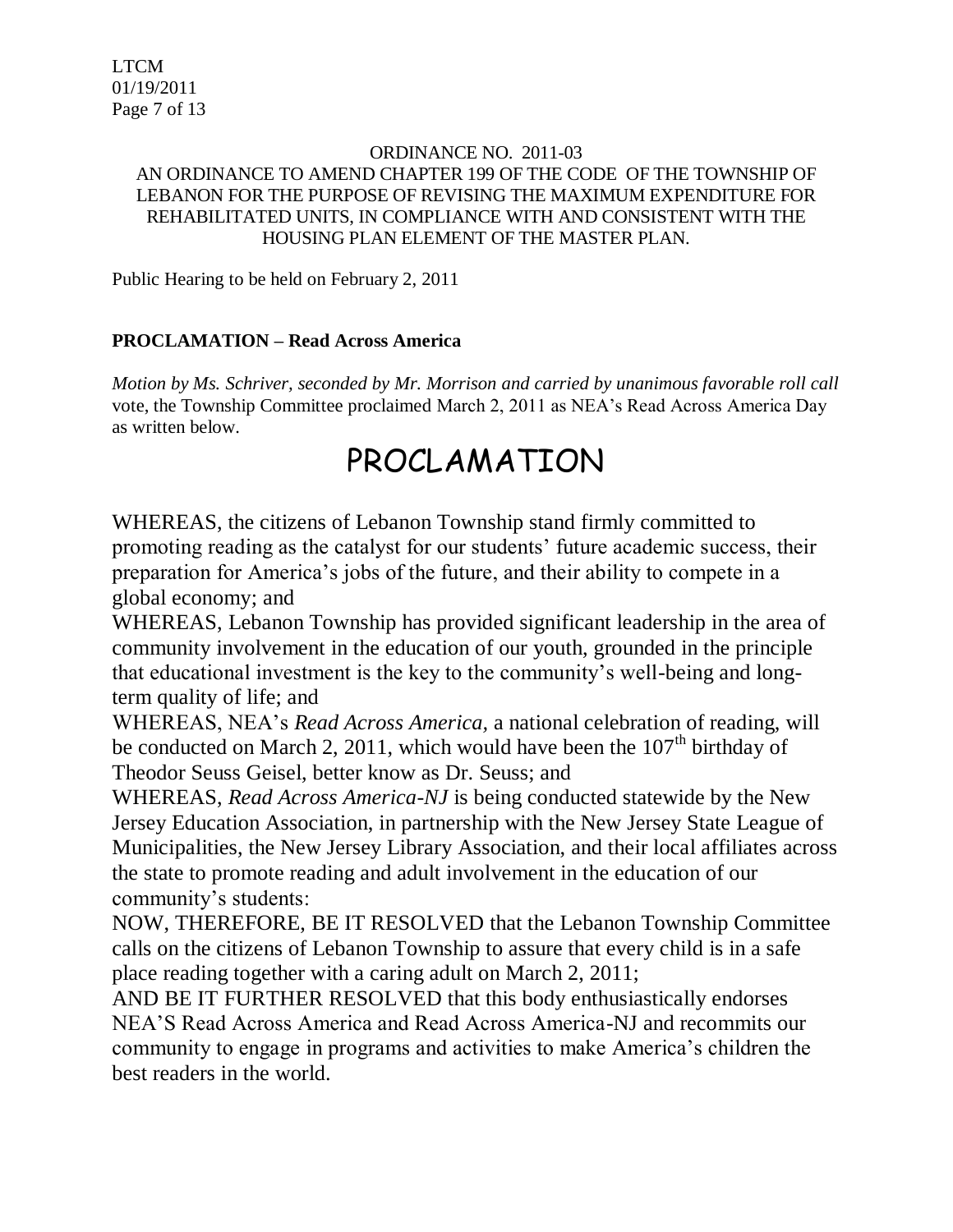# **PROCLAMATION** – **2011 National Wear Red Day for Women**

*Motion by Ms. Schriver, seconded by Mr. Wunder and carried by unanimous favorable roll call* vote, the Township Committee proclaimed Friday, February 4, 2011 as 2011 National Wear Red Day for Women as written below.

## **2011 National Wear Red Day for Woman Township of Lebanon, New Jersey**

WHEREAS, diseases of the heart are the nation's leading cause of death and stroke is the third leading cause of death;

WHEREAS, cardiovascular diseases claims the lives of nearly 422,000 American females each year, approximately one death per minute;

WHEREAS, each year, 52% of all deaths due to cardiovascular disease and 60% of stroke deaths occur in females;

WHEREAS, too many women die each year because they are unaware that heart disease is their No. 1 killer.

WHEREAS, in 2007, the direct and indirect cost of cardiovascular diseases in the U.S., including stroke, was estimated to be \$286 billion;

WHEREAS, nearly as many women die of heart disease, stroke and all other cardiovascular diseases than the next four leading causes of death combined, including all cancers;

WHEREAS, only 16% of women surveyed in 2009 identified cardiovascular disease as the greatest health problem facing them;

WHEREAS, February is designated as American Heart Month;

WHEREAS, Go Red For Women® is the American Heart Association's national call to increase awareness about heart disease-the leading cause of death for women-and to inspire women to take charge of their heart health;

WHEREAS, all women should learn their own personal risk for heart disease, using tools such as the American Heart Association's My Life Check, Go Red For Women® Heart CheckUp, Go Red For Women® Better  $U$  – and by talking to their healthcare provider;

WHEREAS, making the right choices relating to proper nutrition, physical activity, and other healthy lifestyle choices are essential to living a heart healthy life; and

WHEREAS, by choosing to MAKE IT YOUR MISSION! You can save lives.

NOW, THEREFORE, I George Piazza, Mayor, in recognition of the importance of the ongoing fight against heart disease and stroke, do hereby proclaim Friday, February 4, 2011 to be

National Wear Red Day for Women

in Lebanon Township and urge all citizens to show their support for women and the fight against heart disease by commemorating this day by the wearing of the color red. By increasing awareness, speaking up about heart disease, and empowering women to reduce their risk for cardiovascular disease, we can save thousands of lives each year.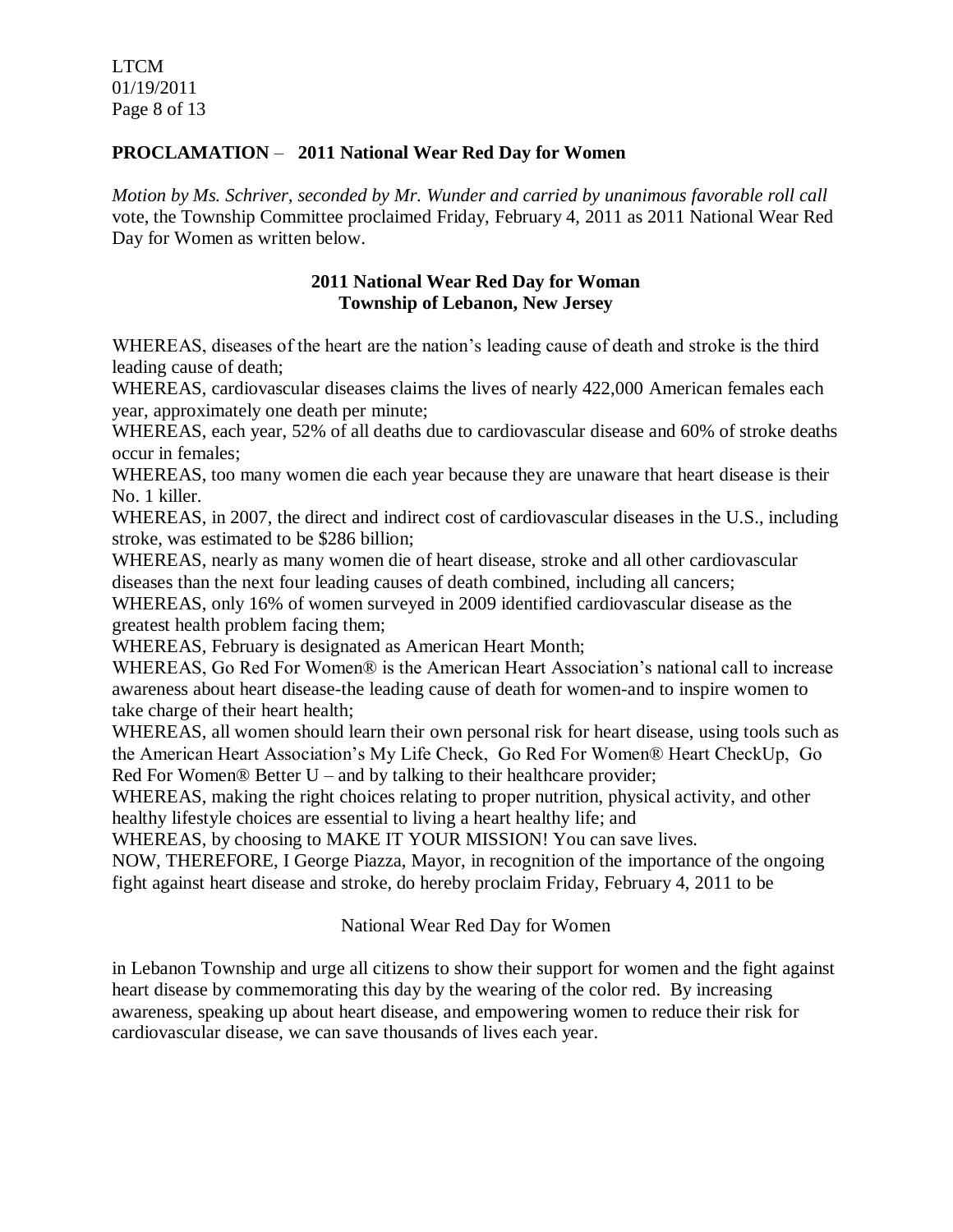LTCM 01/19/2011 Page 9 of 13

#### **RESOLUTIONS**

#### **Resolution No. 23-2011 Transfers**

*Motion by Ms. Schriver, seconded by Mr. Morrison and carried by unanimous favorable roll call* vote, the Township Committee approved Resolution No. 23-2011 as written below.

> TOWNSHIP OF LEBANON COUNTY OF HUNTERDON STATE OF NEW JERSEY RESOLUTION NO. 23-2011

WHEREAS, under the provisions of the Local Budget Law, certain transfers are allowable in the 2010 Budget, if it shall become necessary to expend an amount in excess of the respective sums appropriated therefore; and there shall be an excess in one or more appropriations; and

 WHEREAS, certain charges to be incurred that must be paid as designated by the credits herein shown and affected in the appropriations reflected are to be paid;

 NOW, THEREFORE BE IT RESOLVED BY THE MUNICIPAL COUNCIL OF THE TOWNSHIP OF LEBANON THAT the Chief Financial Officer be authorized to make the following transfers so that the above mentioned bills may be paid from the 2010 budget year:

| <b>TOTAL</b>                         | 4,954.77       | \$4,954.77   |
|--------------------------------------|----------------|--------------|
| Employee Group Insurance O/E         |                | 800.00<br>\$ |
| Electric & Gas Utility O/E           |                | 2,290.04     |
| Street Lighting O/E                  |                | \$<br>441.44 |
| Finance O/E                          |                | 325.00<br>\$ |
| Telephone O/E                        |                | \$1,098.29   |
| Police O/E                           | \$<br>841.96   |              |
| Recycling O/E                        | \$<br>712.81   |              |
| <b>Celebration Public Events O/E</b> | 1,000.00<br>\$ |              |
| Recreation O/E                       | 400.00<br>\$   |              |
| <b>Emergency Management O/E</b>      | 1,000.00<br>\$ |              |
| Historic O/E                         | 1,000.00<br>\$ |              |
| <b>ACCOUNT</b>                       | <b>FROM</b>    | <b>TO</b>    |

#### **OLD BUSINESS**

#### **Approve DPW Supervisor's Request to Purchase Fueling Station for DPW Garage**

The DPW Supervisor has requested permission to start the process to purchase the Fueling Station for the Public Works Building. He has been advised that it will take a month or so for the engineering and to be approved to order. Once the order is placed it could take another four or five months to build.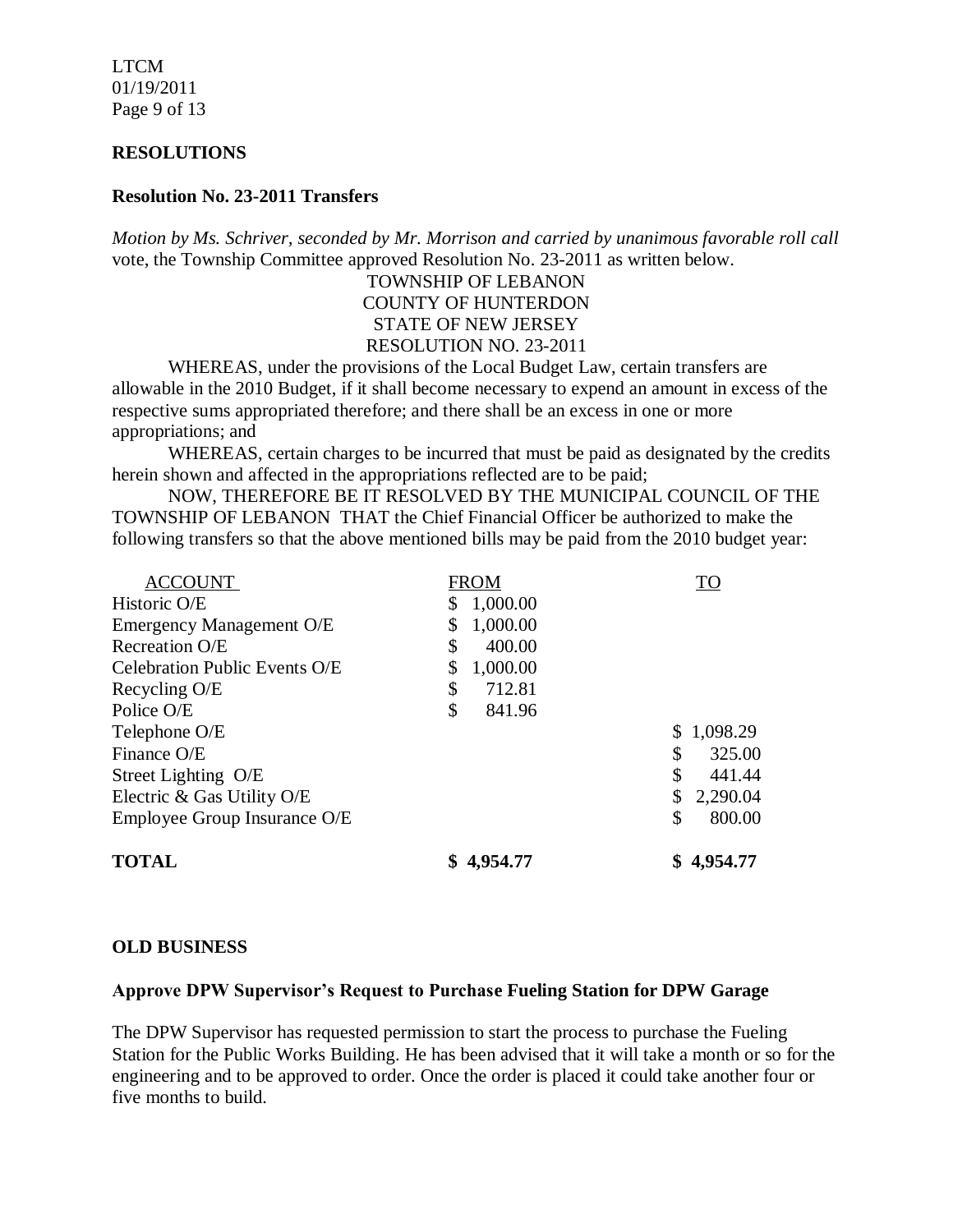LTCM 01/19/2011 Page 10 of 13

The Fueling Station is a State Contract item, therefore, formal bids are not required. We will be using Independence Constructors, at a cost of \$297,000.00 which was included in the 2010 Bond Ordinance.

*Motion by Ms. Schriver, seconded by Mr. Wunder and carried by unanimous favorable roll call*  vote, the Township Committee authorized the purchase of a fueling station for the DPW Garage from Independence Constructors (State Contract Vendor) at a cost of \$297,000.00 which is a State Contract price.

# **LTEOS- Fisher and Tullo Properties**

Mr. Warren Newman and Ms. Nancy Lawler of the LTEOS were present to discuss the possible acquisition of the Fisher Property, Block 49, Lot 4.02, in the Township. Mr. Newman informed the Committee that EOS has continued to invest in this acquisition. Appraisals have been done and discussions have been firmed up with the potential partners. New Jersey Water Supply Authority and Hunterdon Land Trust have been in discussions with the Fishers.

At this time the Tullo property does not appear to have an intrinsic value and is not being considered for purchasing at this time.

The LTEOS feels that the Fisher property has a number of reasons for which it would be beneficial to acquire for open space. The property is contiguous to other preserved land, it is environmentally valuable, it is important watershed property and it will enable trail connectivity.

Discussion was held on the use of Open Space Funds and Green Acre Grant money. Mr. Newman stated that he has had limited conversations with Kevin Richardson from Hunterdon County to see if the 2010 Open Space funds can be used for debt service. Mr. Newman stated that paying down prior debt is not an option.

Mr. Newman provided the Township Committee with a proposed contract for Township Counsel review, pending funding approval.

Mr. Ron Milkowski stated that he is familiar with the property and the land is wet. Mr. Newman stated that the property is wet and that is part of the environmental draw. The land will be used for passive recreation. Mr. Milkowski stated that he would like to see the money used on another piece of land.

Mayor Piazza stated that at one time when the Township was concerned with builders coming in and building out of control so the Township put together an open space tax to preserve land as did Hunterdon County. When the Highlands Act was enacted the County informed the Township that they will still need to send tax money to the County however, there would be no additional money given to the Township for acquisitions. Mayor Piazza said that he felt that it would be better to pay down debt than to purchase more property. Mayor Piazza stated that he would like to talk to Kevin Richardson himself to discuss the possible options for the use of the County Open Space Funds.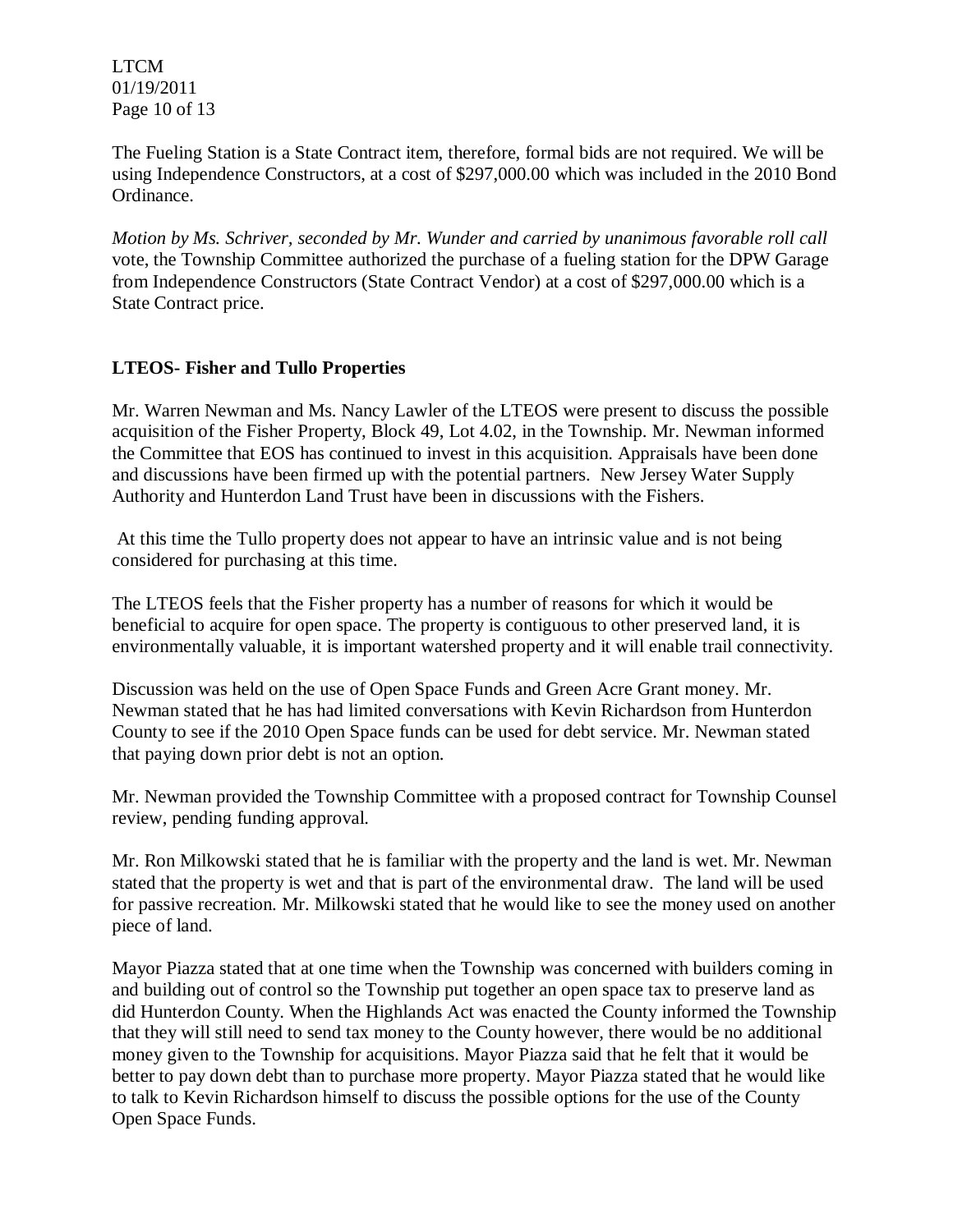LTCM 01/19/2011 Page 11 of 13

Attorney Cushing stated that if the Township Committee should decided to use the Open Space Funds for the Fisher acquisition an ordinance will need to be adopted.

Mr. Piazza stated that it would be acceptable to use the Open Space Funds if the money cannot be used to pay down debt.

Ms. Schriver stated that she feels that she would approve the acquisition if the partnership is in agreement with financing. Mr. Wunder agreed.

Mr. Milkowski did not support the idea of the acquisition and Mr. Morrison would like more information from the County.

Ms. Lawler requested permission from the Township Committee to pursue grant money to obtain a better map depicting preserved land in the Township. The Township Committee thought it was a great idea.

# **NEW BUSINESS**

# **Approve Salvage Yard Applications - Burd and Milkowski**

*Motion by Ms. Schriver, seconded by Mr. Wunder and carried by favorable roll call vote, the* Township Committee approved Salvage License Applications for the Burd and Milkowski Salvage Yards. AYES: Morrison, Schriver, Piazza, Wunder ABSTAIN: Milkowski

#### **Approve Firing Range Lease Agreement – Melick Lebanon Farm**

*Motion by Mr. Wunder, seconded by Ms. Schriver and carried by unanimous favorable roll call*  vote, the Township Committee approved the Firing Range Lease Agreement with the Melick Lebanon Farm at a cost of \$1.00 for the 2011 year.

#### **Approve Social Affair Permit – Bourbon Street Blues Fest. 05/21/11 Raindate: 05/22/11**

*Motion by Ms. Schriver, seconded by Mr. Wunder and carried by unanimous favorable roll call*  vote, the Township Committee approved a Social Affair Permit for Bourbon Street Blues Festival which will be held on May 21, 2011 with a rain date of May 22, 2011.

#### **Approve Fire Chief's Request to Paint and Re-letter Ambulance**

*Motion by Ms. Schriver, seconded by Mr. Piazza and carried by unanimous favorable roll call*  vote, the Township Committee authorized the Fire Chief to remove the lettering and to re-letter the 2005 ambulance as ordered by the Court.

#### **PRESENTATION OF VOUCHERS**

Committee Members provided a description of vouchers exceeding \$1000.00.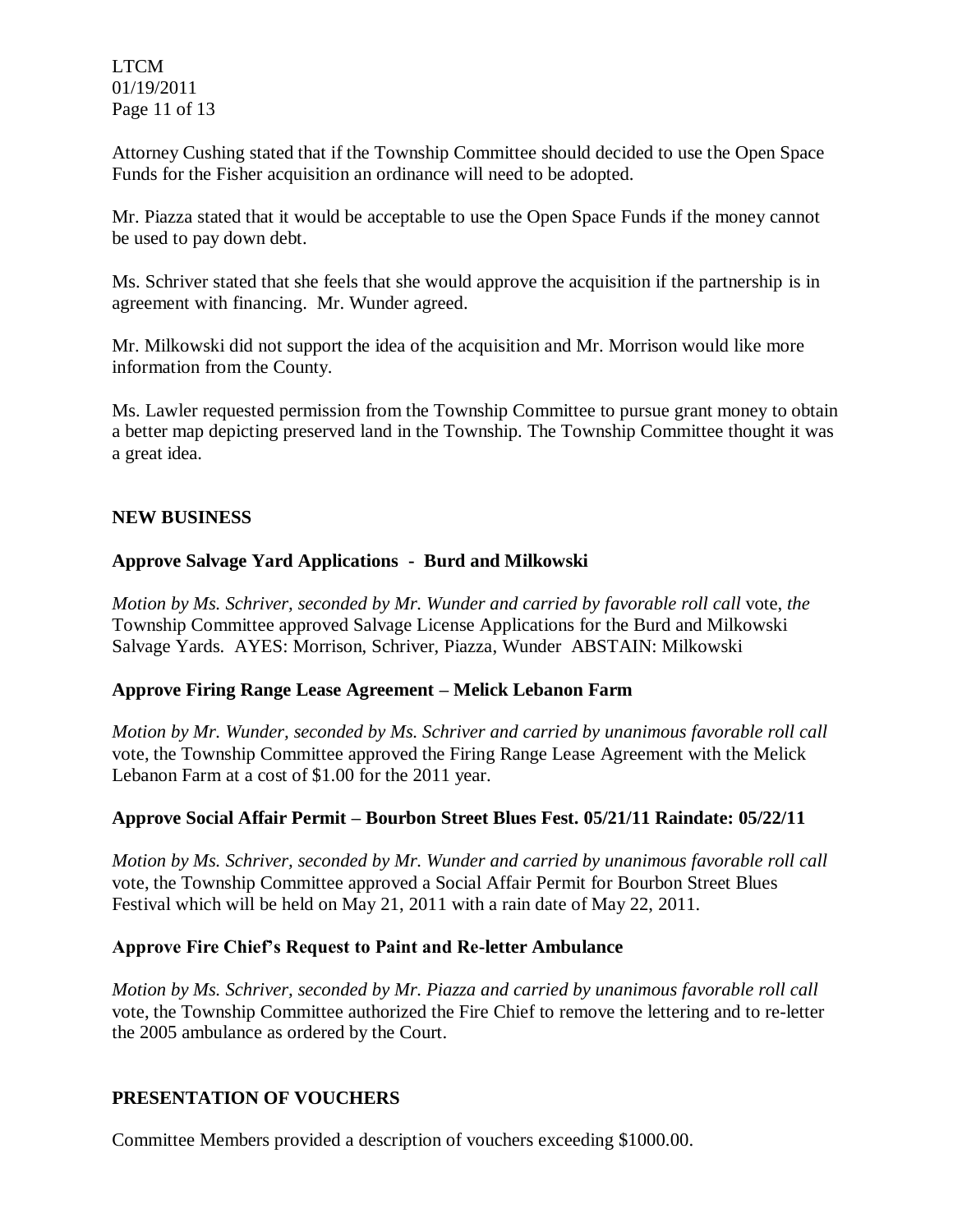LTCM 01/19/2011 Page 12 of 13

*Motion by Mr. Wunder, seconded by Ms. Schriver and carried by unanimous favorable roll call*  vote, the Township Committee approved the January 19, 2011 bill list in the amount of \$59,759.93.

# **CORRESPONDENCE**

# **Tax Collector's Report for the Month of December 2010**

**Hunterdon County Planning Board – CY 2011 Municipal Allocation & Distribution**

# **PUBLIC COMMENTS**

*Motion by Ms. Schriver, seconded by Mr. Wunder and carried by unanimous favorable roll call*  vote, the Township Committee opened the Public Comment portion of the meeting.

Mr. Anthony Casale thanked the Township Committee Members who attended that Planning Board Meeting last night for discussions relative to alternative energy.

Mr. Casale inquired on bills that were paid to Planner Michael Bolan and the process in which Planning Board bills are paid through the Township.

Mr. Casale questioned Attorney Cushing on a recused Committee Member not participating in the discussion of a subject matter that is a conflict. Attorney Cushing stated that it is clearly defined in the law that participation in discussions is not permitted by a recused member.

*Motion by Ms. Schriver, seconded by Mr. Wunder and carried by unanimous favorable roll call*  vote, the Township Committee closed the Public Comment portion of the meeting.

#### **EXECUTIVE SESSION**

*Motion by Ms. Schriver, seconded by Mr. Milkowski and carried by unanimous favorable roll*  call vote, the Township Committee approved Resolution No. 24-2011 and convened in executive session at 8:30 p.m. Action may be taken at the end of the meeting.

# **TOWNSHIP OF LEBANON RESOLUTION NO. 24-2011**

BE IT RESOLVED by the Mayor and Township Committee of the Township of Lebanon, that in compliance with N.J.S.A. 10:4-12, this meeting will be closed to the Public to discuss the following matters:

> *Property Acquisition Collective Bargaining Squad Litigation*